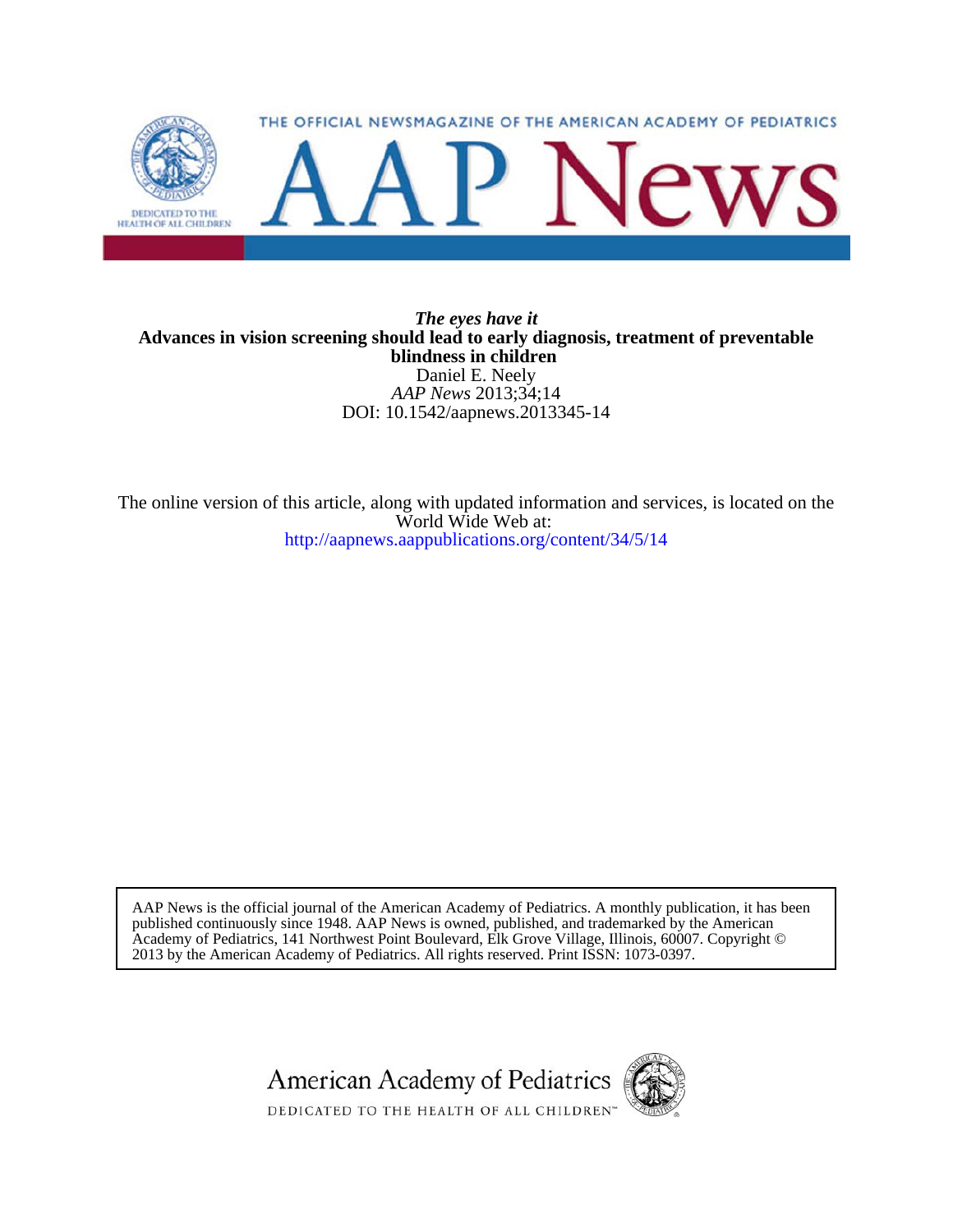

THE OFFICIAL NEWSMAGAZINE OF THE AMERICAN ACADEMY OF PEDIATRICS



# Focus On Subspecialties

# *The eyes have it* **Advances in vision screening should lead to early diagnosis, treatment of preventable blindness in children**

#### by **Daniel E. Neely, M.D., FAAP**

Pediatricians often are the first and last lines of defense against preventable vision loss.

The National Eye Institute estimates vision loss from amblyopia affects up to 5% of the U.S. population, a staggering 4.5 million children (www.nei.nih.gov/news/ statements/pediatric.asp). An even more shocking statistic from the Children's Eye Foundation is that 78% of preschool-aged children do not receive a vision screening (www.childrenseyefoundation.org/index.php/why-save-sight/why-save-sight).

Fortunately, recent advances in both vision screening resources and technology are making this process easier than ever for even the busiest pediatrician.

#### **Measuring visual acuity**

Vision screening performed by measuring the visual acuity of each eye using an acuity wall chart remains the gold standard for assessing the possible presence of amblyopia. Children as young as 3 to 5 years can be screened if the appropriate test materials are used. Examples of this would include symbol tests, such as Lea symbols used in conjunction with a match response card, enabling the child to simply point to the displayed test optotype.

Older children, typically ages 5 years and up, are best tested with a variant of traditional Snellen letter charts. Unlike the older Snellen eye charts that physicians are most familiar with, modern acuity charts utilize uniform logarithmic progression with equal numbers of block letters, known as Sloan letters, displayed on each line. School-aged children should be able to pass the 20/30 line with each eye when tested one eye at a time (this may read as 20/32 on logarithmic charts).

To help pediatricians perform accurate and efficient visual acuity testing, the American Association for Pediatric Ophthalmology and Strabismus (AAPOS) has developed an easy-to-use eye chart kit (see Figure 1) that is available from the AAP Bookstore, http://tinyurl.aap.org/ pub.221191.

#### **Instrument-based screening**

If children are unable to perform visual acuity testing because of age, anxiety or developmental status, excellent alternatives to eye chart testing are available.

Instrument-based screening (traditionally called photoscreening)



A kit from the American Association for Pediatric Ophthalmology and Strabismus can be used to screen the vision of children beginning at age 3.

technology has exploded during the last decade, and pediatricians now have a wide array of eye screening devices at their disposal. These automated devices are easy and efficient to use in even the youngest patients.

A recent study from the University of Iowa found that children as young as 1 to 3 years of age could be screened reliably using automated technology (Longmuir SQ, et al. *Pediatrics*. 2013;131:e764-e769, http://pediatrics. aappublications.org/content/early/2013/02/05/peds. 2012-1638.abstract).

Furthermore, the Academy, the American Academy of Ophthalmology, AAPOS and the American Association of Certified Orthoptists have issued a joint statement endorsing instrument-based screening in children ages 6 months to 5 years of age (*Pediatrics.* 2012;130;983-986, http://pediatrics.aappublications.org/content/130/5/ 983.full.html).

Unlike acuity chart testing, instrument-based eye screening does not measure the actual visual acuity of the eye but rather assesses for the presence of amblyopia risk factors, such as significant refractive errors (myopia, hyperopia, astigmatism), asymmetry of the refractive error from one eye to the other (anisometropia), misalignment of the eyes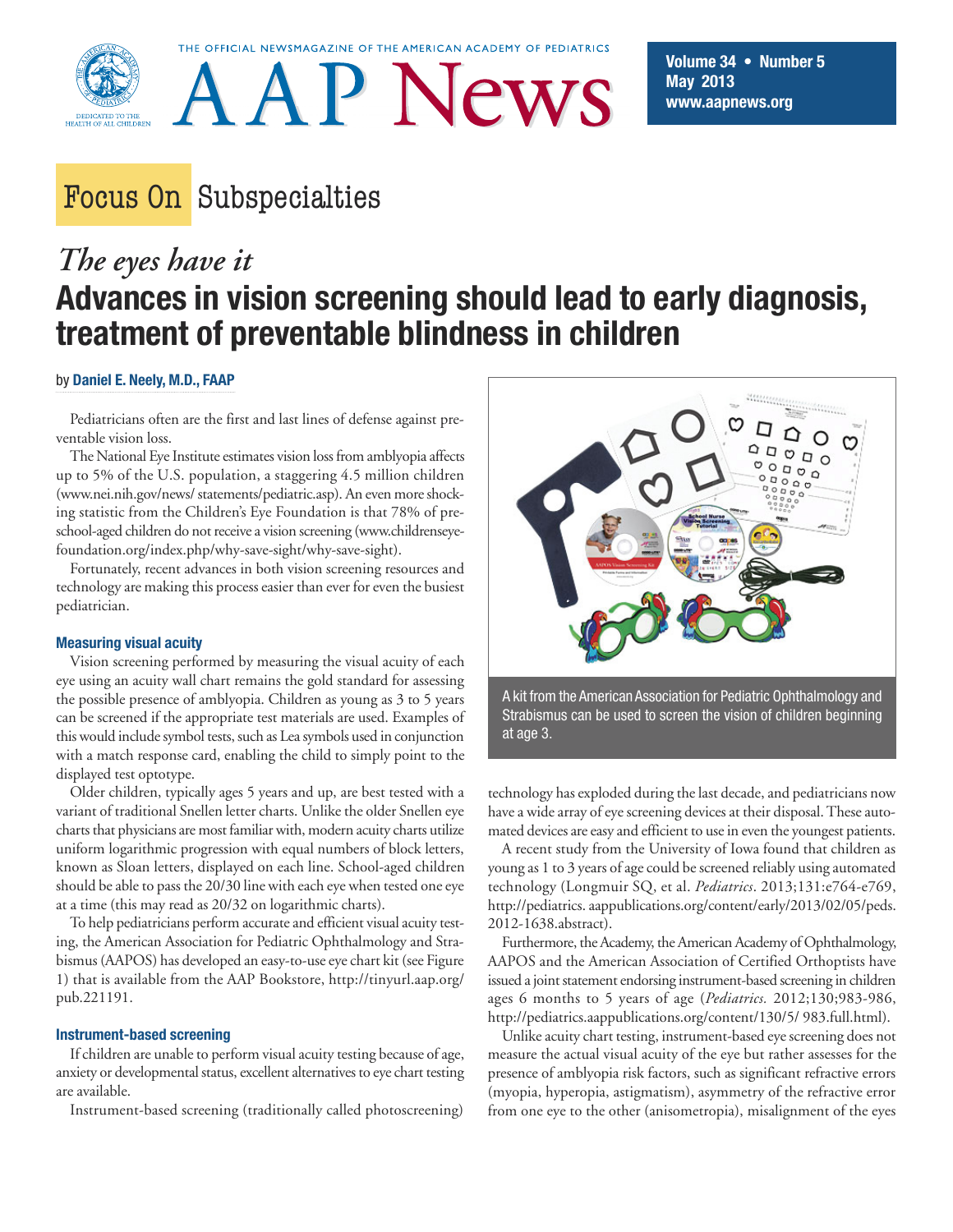(strabismus) and the presence of media opacities (cataract).

Therefore, while instrument-based screening has definite advantages in children under the age of 3 years, children ages 5 years and up still should be tested with an acuity chart to document the visual acuity of each eye. In between these two stratifications, children ages 3-5 may be tested with equal efficacy using either an automated device or a visual acuity chart at the physician's discretion.

Pediatricians also should keep in mind that routine vision screening has its own CPT codes that can be utilized to compensate for the time and expense involved with well-child vision screening activities. CPT code 99173 should be used with screening tests of visual acuity (charts),

and CPT code 99174 should be used for instrument-based screening (photoscreening).

These recent developments in pediatric vision screening are certain to have a profound impact on the early diagnosis and treatment of preventable blindness from amblyopia and other ocular conditions of early childhood.



*Dr. Neelyis a member of the AAP Section on Ophthalmology.*